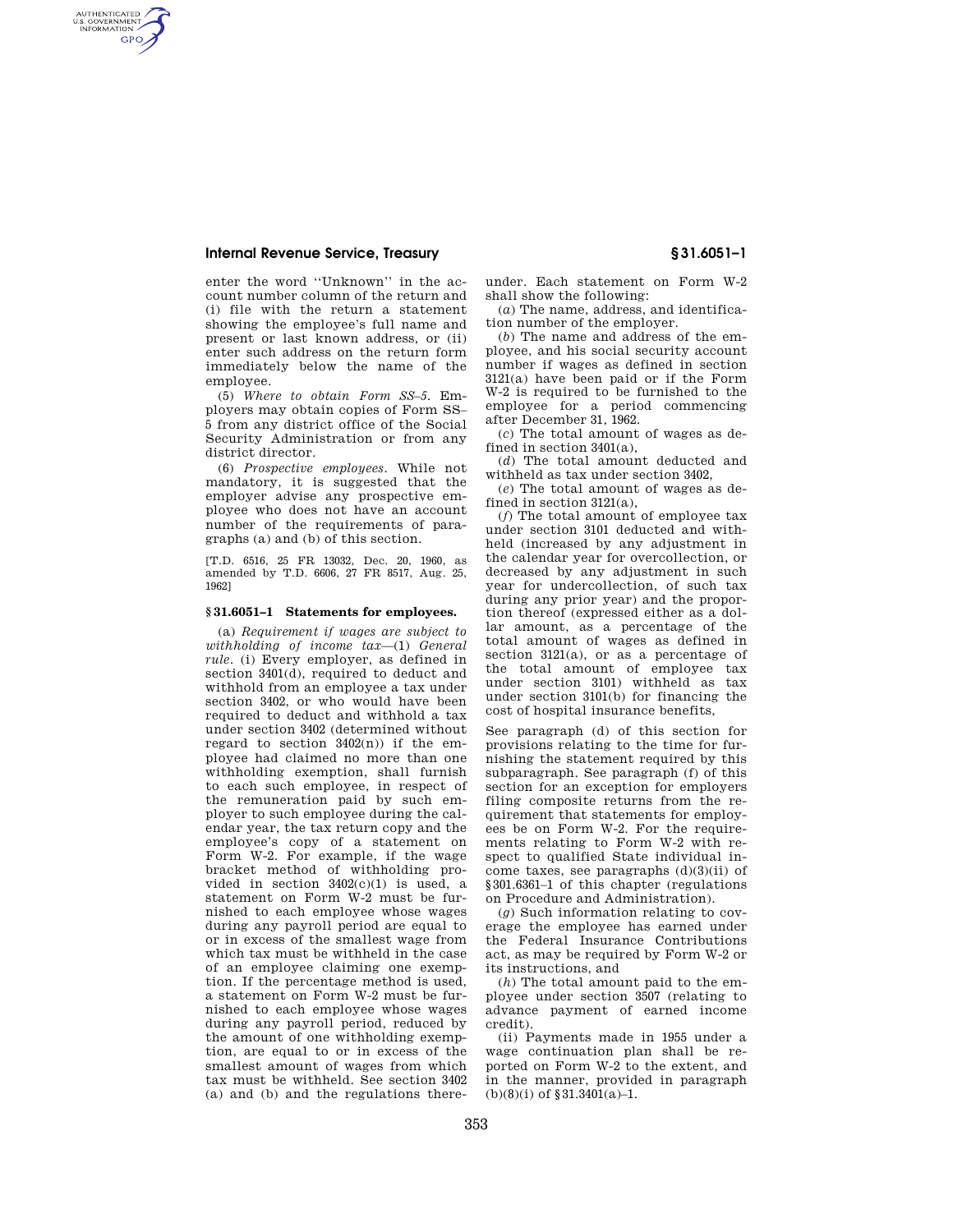(iii) In the case of statements furnished by the employer for whom services are performed, with respect to wages paid after December 31, 1955, ''the total amount of wages as defined in section 3401(a)'', as used in section  $6051(a)(3)$ , shall include all payments made directly by such employer under a wage continuation plan which constitute wages in accordance with paragraph  $(b)(8)(ii)(a)$  of §31.3401(a)-1, without regard to whether tax has been withheld on such amounts.

(iv) Form W-2 is not required in respect of any wage continuation payment made to an employee by or on behalf of a person who is not the employer for whom the employee performs services but who is regarded as an employer under section 340(d)(1). See paragraph  $(b)(8)$  of  $$31.3401(a)-1$ .

(v) In the case of remuneration paid for service described in section  $3121(m)$ , relating to service in the uniformed services, performed after 1956, ''wages as defined in section  $3121(a)$ ", as used in section  $6051(a)$  (2) and (5), shall be determined in accordance with section 3121(i)(2) and section 3122.

(vi) In the case of remuneration in the form of tips received by an employee in the course of his employment, the amounts required to be shown by paragraphs (3) and (5) of section  $6051(a)$  (see paragraph  $(a)(1)(i)$   $(c)$ and (*e*) of this section) shall include only such tips as are reported by the employee to the employer in a written statement furnished to the employer pursuant to section 6053(a).

(2) *Statements for members of the Armed Forces of the United States.* Section 6051(b) contains certain special provisions which are applicable in the case of members of the Armed Forces of the United States in active service. In such case, Form W-2 shall be furnished to each such member of the Armed Forces if any tax has been withheld under section 3402 during the calendar year from the remuneration of such member or if any of the remuneration paid during the calendar year for such active service is includible under chapter 1 of the Code in the gross income of such member. Form W-2, in the case of such member, shall show, as "the total amount of wages as defined in section  $3401(a)$ " as used in section  $6051(a)(3)$ ,

**§ 31.6051–1 26 CFR Ch. I (4–1–08 Edition)** 

the amount of the remuneration paid during the calendar year which is not excluded under chapter 1 from the gross income of such member, whether or not such remuneration constitutes wages as defined in section 3401(a) and whether or not paid for such active service.

(3) *Undelivered statements for employees.* The Internal Revenue Service copy and the employee's copy of each withholding statement for the calendar year which the employer is required to furnish to the employee and which after reasonable effort he is unable to deliver to the employee shall be retained by the employer for the 4-year period prescribed in paragraph (e)(2) of §31.6001–1.

(b) *Requirement if wages are not subject to withholding of income tax*—(1) *General rule.* If during the calendar year an employer pays to an employee wages subject to the employee tax imposed by section 3101, but not subject to income tax withholding under section 3402, the employer shall furnish to such employee the tax return copy and the employee's copy of a statement on Form W-2 for such calendar year. Such statement shall show the following:

(i) The name and address of the employer,

(ii) The name, address, and social security account number of the employee,

(iii) The total amount of wages as defined in section 3121(a),

(iv) The total amount of employee tax deducted and withheld from such wages (increased by any adjustment in such year for overcollection, or decreased by any adjustment in such year for undercollection, of employee tax during any prior year) and the proportion thereof (expressed either as a dollar amount, as a percentage of the total amount of wages as defined in section 3121(a), or as a percentage of the total amount of employee tax under section 3101) withheld as tax under section 3101(b) for financing the cost of hospital insurance benefits, and

(v) Such information relating to coverage the employee has earned under the Federal Insurance Contributions Act, as may be required by Form W-2 or its instructions, and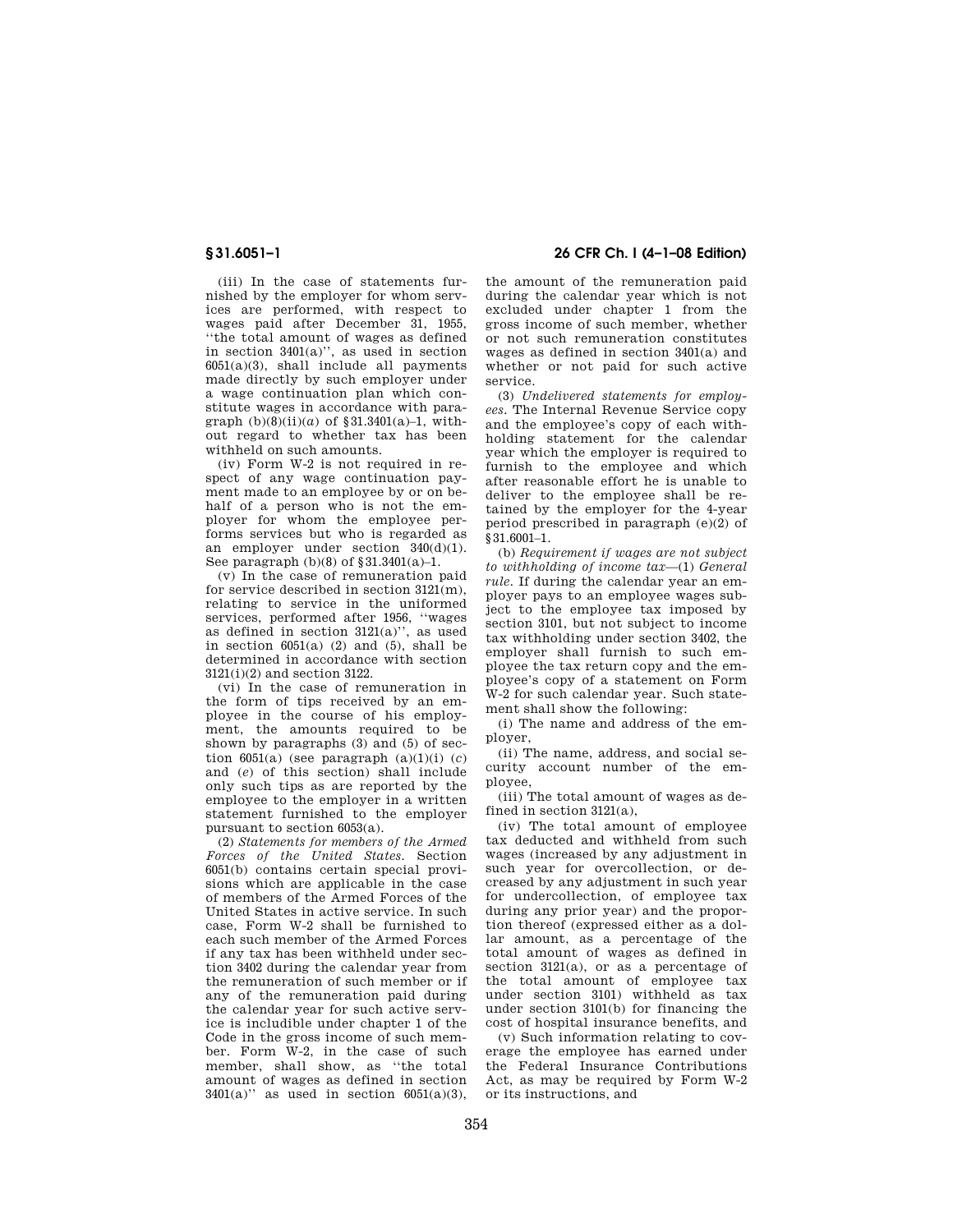(vi) The total amount paid to the employee under section 3507 (relating to advance payment of earned income credit).

See paragraph (d) of this section for provisions relating to the time for furnishing the statement required by this paragraph.

(2) *Uniformed services.* In the case of remuneration paid for service described in section 3121(m), relating to service in the uniformed services, performed after 1956, ''wages as defined in section  $3121(a)$ ", as used in section  $6051(a)(5)$ , shall be determined in accordance with section 3121(i)(2) and section 3122.

(c) *Correction of statements*—(1) *Federal Insurance Contributions Act.* If (i) the amount of employee tax under section 3101 deducted and withheld in the calendar year from the wages, as defined in section 3121(a), paid during such year was less or greater than the tax imposed by section 3101 on such wages by reason of the adjustment in such year of an overcollection or undercollection of the tax in any prior year, or (ii) regardless of the reason for the error or the method of its correction, the amount of wages as defined in section 3121(a), or tax under section 3101, entered on a statement furnished pursuant to this section to an employee for a prior year was incorrect, a corrected statement for such prior year reflecting the adjustment or the correct data shall be furnished to the employee. Such statement shall be marked ''Corrected by Employer''.

(2) *Income tax withholding.* A corrected statement shall be furnished to the employee with respect to a prior calendar year (i) to show the correct amount of wages, as defined in section 3401(a), paid during the prior calendar year if the amount of such wages entered on a statement furnished to the employee for such prior year is incorrect, or (ii) to show the amount actually deducted and withheld as tax under section 3402 if such amount is less or greater than the amount entered as tax withheld on the statement furnished the employee for such prior year. Such statement shall be indicated as corrected.

(3) *Cross reference.* For provisions relating to the disposition of the Internal Revenue Service copy of a corrected statement, see paragraph (b)(2) of  $§31.6011(a)-4$  and paragraph (b) of §31.6051–2.

(d) *Time for furnishing statements*— (1)(i) *In general.* Each statement required by this section for a calendar year and each corrected statement required for the year shall be furnished to the employee on or before January 31 of the year succeeding such calendar year. If an employee's employment is terminated before the close of such calendar year, the employer, at his option, shall furnish the statement to the employee at any time after the termination but no later than January 31 of the year succeeding such calendar year. However, if an employee whose employment is terminated before the close of such calendar year requests the employer to furnish him the statement at an earlier time, and if there is no reasonable expectation on the part of both employer and employee of further employment during the calendar year, then the employer shall furnish the statement to the employee on or before the later of the 30th day after the day of the request or the 30th day after the day on which the last payment of wages is made. For provisions relating to the filing of the Internal Revenue Service copies of the statement, see §31.6051–2.

(ii) *Expedited furnishing*—(A) *General rule.* If an employer is required to make a final return under  $\sqrt{31.6011(a)-6(a)(1)}$ (relating to the final return for Federal Insurance Contributions Act taxes and income tax withholding from wages) on Form 941, or a variation thereof, the employer must furnish the statement required by this section on or before the date required for filing the final return. See §31.6071(a)–1(a)(1). However, if the final return under  $§ 31.6011(a) - 6(a)(1)$ is a monthly return, as described in §31.6011(a)–5, the employer must furnish the statement required by this section on or before the last day of the month in which the final return is required to be filed. See  $§31.6071(a)$ -1(a)(2). Except as provided in paragraph  $(d)(2)(i)$  of this section, in no event may an employer furnish the statement required by this section later than January 31 of the year succeeding the calendar year to which it relates. The requirements set forth in this paragraph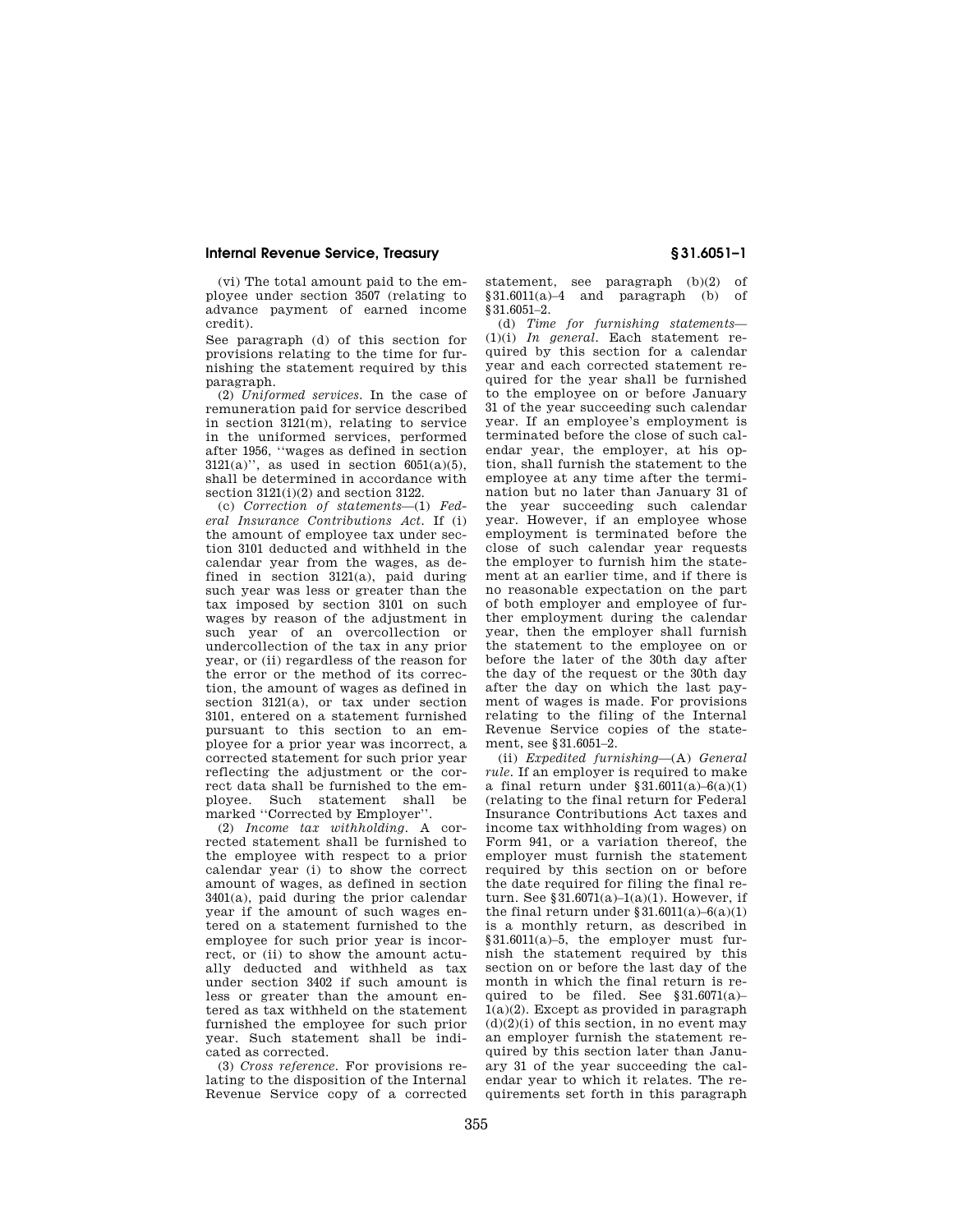$(d)(1)(ii)$  do not apply to employers with respect to employees whose wages are for domestic service in the private home of the employer. See §31.6011(a)–  $1(a)(3)$ .

(B) *Requests by employees.* An employer is not permitted to furnish a statement pursuant to the provisions of the third sentence of paragraph (d)(1)(i) of this section (relating to written requests by terminated employees for Form W-2) at a time later than that required by the provisions of paragraph  $(d)(1)(ii)(A)$  of this section.

(C) *Effective date.* This paragraph  $(d)(1)(ii)$  is effective January 1, 1997.

(2) *Extensions of time*—(i) *In general* (*a*) The Director, Martinsburg Computing Center, may grant an extension of time in which to furnish to employees the statements required by this section. A request may be made by a letter to the Director, Martinsburg Computing Center. The request must contain:

(*1*) The employer's name and address;

(*2*) The employer's taxpayer identification number;

(*3*) The type of return (i.e., Form W- $2$ ); and

(*4*) A concise statement of the reasons for requesting the extension.

(*b*) The application must be mailed or delivered on or before the applicable due date prescribed in paragraph  $(d)(1)$ of this section for furnishing the statements required by this section.

(*c*) In any case in which an employer is unable, by reason of illness, absence, or other good cause, to sign a request for an extension, any person standing in close personal or business relationship to the employer may sign the request on his behalf, and shall be considered as a duly authorized agent for this purpose, provided the request sets forth a reason for a signature other than the employer's and the relationship existing between the employer and the signer. For provisions relating to extensions of time for filing the Social Security Administration copies of the statement, see §31.6081(a)–1(a)(2).

(ii) *Automatic Extension of Time.* The Commissioner may, in appropriate cases, publish procedures for automatic extensions of time to furnish Forms W-2 where the employer is required to furnish the Form W-2 on an expedited basis.

# **§ 31.6051–1 26 CFR Ch. I (4–1–08 Edition)**

(e) *Reporting of reimbursements of or payments of expenses of moving from one residence to another residence after July 23, 1971.* Every employer who after July 23, 1971, makes reimbursement to, or payment to (other than direct cash reimbursement), an employee for his expenses of moving from one residence to another residence which is includable in gross income under section 82 shall furnish to the best of his ability to such employee information sufficient to assist the employee in the computation of any deduction allowable under section 217 with respect to such reimbursement or payment. The information required under this paragraph may be furnished on Form 4782 provided by the Internal Revenue Service or may be furnished on forms provided by the employer so long as the employee receives the same information he would have received had he been furnished with a completed Form 4782. The information shall include the amount of the reimbursement or payment and whether the reimbursement or payment was made directly to a third party for the benefit of an employee or furnished in kind to the employee. In addition, information shall be furnished as to whether the reimbursement or payment represents and expense described in subparagraphs (A) through (E) of section  $217(b)(1)$ , and if so, the amount and nature of the expenses described in each such subparagraph. The information described in this paragraph shall be furnished at the same time or before the written statement required by section 6051(a) is furnished in respect of the calendar year for which the information provided under this paragraph is required. The information required under this paragraph shall be provided for the taxable year in which the payment or reimbursement is received by the employee. For determining the taxable year in which a payment or reimbursement is received, see section 82 and §1.82–1.

(f) *Statements with respect to compensation, as defined in the Railroad Retirement Tax Act, paid after December 31, 1967*—(1) *Required information relating to excess medicare tax on compensation paid after December 31, 1971*—(i) *Notification of possible credit or refund.* With respect to compensation (as defined in section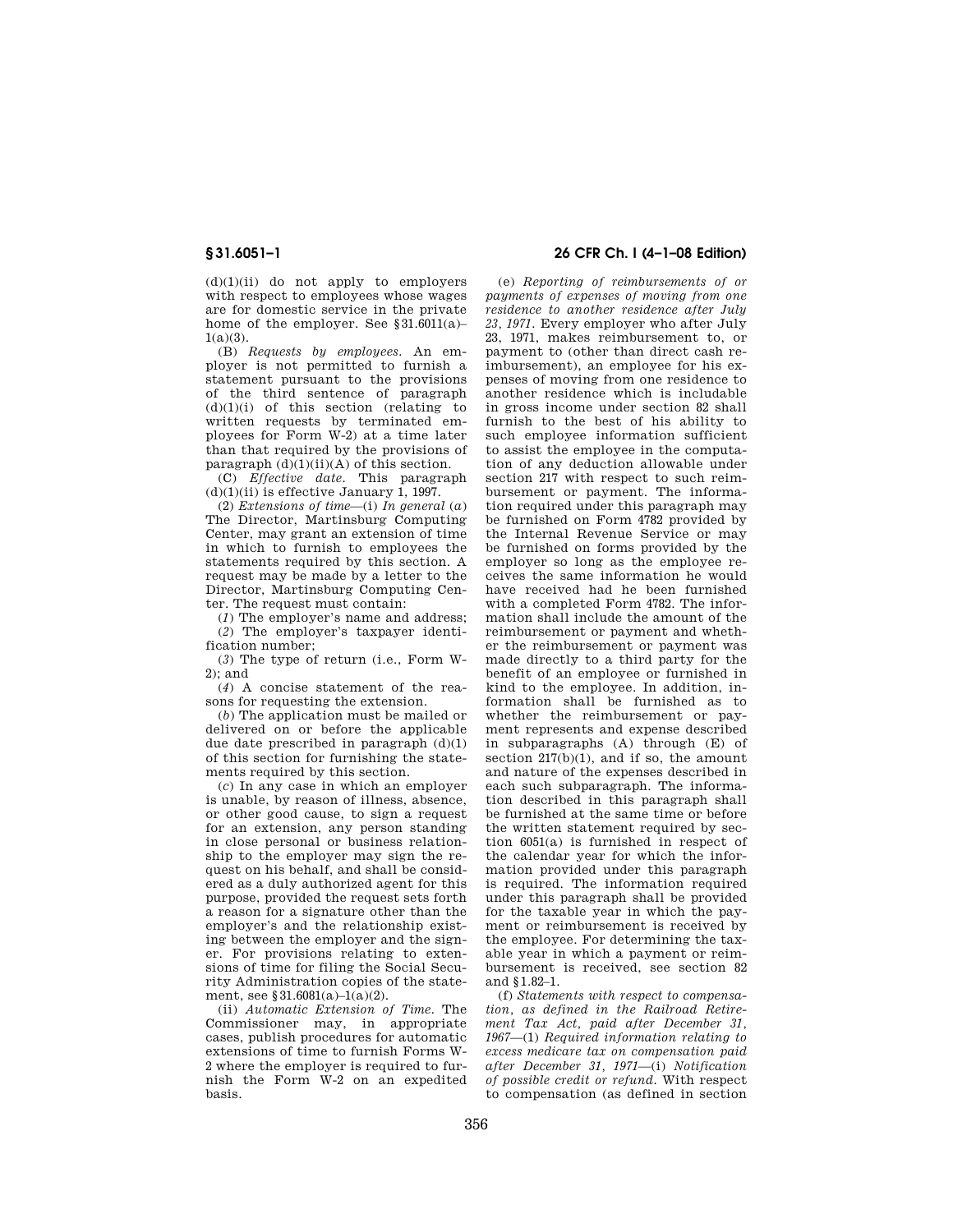3231(e)) paid after December 31, 1971, every employer (as defined in section  $3231(a)$ ) who is required to deduct and withhold from an employee (as defined in section 3231(b)) a tax under section 3201, shall include on or with the statement required to be furnished such employee under section 6051(a), a notice concerning the provisions of this title with respect to the allowance of a credit or refund of the tax on wages imposed by section 3101(b) and the tax on compensation imposed by section 3201 or 3211 which is treated as a tax on wages imposed by section 3101(b). Such notice shall inform such employee of the eligibility of persons having a second employment, in addition to railroad employment, for a credit or refund of any excess hospital insurance tax which such persons have paid because of employment under both social security (including employee and selfemployment coverage) and railroad retirement. See section 6413(c)(3) and paragraph (c) of §31.6413(c)–1, relating to special refunds with respect to compensation as defined in the Railroad Retirement Tax Act.

(ii) *Information to be supplied to employees upon request.* With respect to compensation (as defined in section 3231(e)) paid after December 31, 1971, every employer (as defined in section  $3231(a)$ ) who is required to deduct and withhold tax under section 3201 from an employee (as defined in section 3231(b)) who has also received wages during such year subject to the tax imposed by section 3101(b), shall upon request of such employee furnish to him a written statement showing—

(*a*) The total amount of compensation with respect to which the tax imposed by section 3101(b) was deducted.

(*b*) The total amount of employee tax under section 3201 deducted and withheld (increased by any adjustment in the calendar year for overcollection, or decreased by any adjustment in such year for undercollection, of such tax during any prior year), and

(*c*) The proportion thereof (expressed either as a dollar amount, or a percentage of the total amount of compensation as defined in section 3231(e), or as a percentage of the total amount of employee tax under section 3201) withheld as tax under section 3201 for financing the cost of hospital insurance benefits.

(2) *Statements on Form W-2 (RR)*—(i) *Compensation paid during 1970 or 1971.*  With respect to compensation (as defined in section 3231(e)) paid during 1970 or 1971, every employer (as defined in section  $3231(a)$ ) who is required to deduct and withhold from an employee (as defined in section 3231(b)) a tax under section 3402 with respect to compensation, or who would have been required to deduct and withhold a tax under section 3402 (determined without regard to section  $3402(n)$  if the employee had claimed no more than one withholding exemption, shall furnish to each such employee in respect of such compensation the tax return copy and the employee's copy of a statement on Form W-2 (RR) instead of Form W-2, unless such employers are permitted by the Internal Revenue Service to continue to use Form W-2 in lieu of Form W-2 (RR). If the wage bracket method of withholding provided in section  $3402(c)(1)$  is used in respect of such compensation, a statement on Form W-2 (RR) must be furnished to each employee whose wages during any payroll period are equal to or in excess of the smallest wage from which tax must be withheld in the case of an employee claiming one exemption. If the percentage method is used, a statement on Form W-2 (RR) must be furnished to each employee whose wages during any payroll period are in excess of one withholding exemption for such payroll period as shown in the percentage method withholding table contained in section 3402(b)(1). Each statement on Form W-2 (RR) shall show the following:

(*a*) The name, address, and identification number of the employer,

(*b*) The name and address of the employee and his social security account number,

(*c*) The total amount of wages as defined in section 3401(a),

(*d*) The total amount deducted and withheld as tax under section 3402,

(*e*) The total amount of compensation as defined in section 3231(e), and

(*f*) The total amount of employee tax under section 3201 deducted and withheld (increased by any adjustment in the calendar year for overcollection, or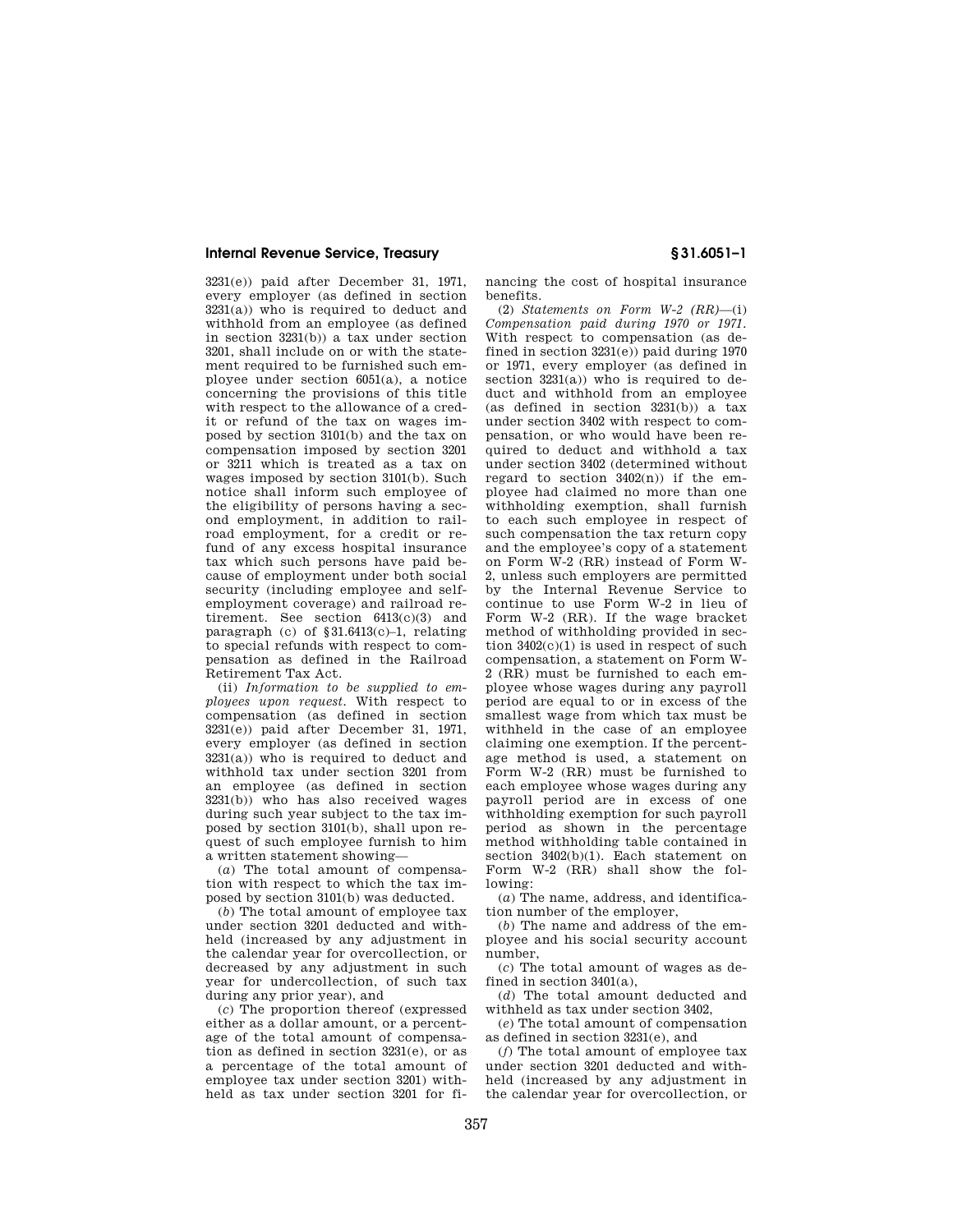decreased by any adjustment in such year for undercollection, of such tax during any prior year) and the proportion thereof (expressed either as a dollar amount, as a percentage of the total amount of compensation as defined in section 3231(e), or as a percentage of the total amount of employee tax under section 3201) withheld as tax under section 3201 for financing the cost of hospital insurance benefits.

The provisions of this chapter applicable to Form W-2, other than those relating solely to the Federal Insurance Contributions Act, are hereby made applicable to Form W-2 (RR). See paragraph (d) of this section for provisions relating to the time and place for furnishing the statement required by this subparagraph.

(ii) *Compensation paid during 1968 or 1969.* At the option of the employer, the provisions of paragraph  $(f)(1)(i)$  of this section may apply with respect to compensation paid during 1968 or 1969.

(iii) Every employer who, pursuant to paragraph (i) or (ii) of this section, does not provide Form W-2 (RR) with respect to compensation must furnish the additional information required by Form W-2 (RR) upon request by the employee.

(g) *Employers filing composite returns.*  Every employer who files a composite return pursuant to §31.6011(a)–8 shall furnish to his employees the statements required under this section, except that in lieu of Form W-2 the statements may be in any form which is suitable for retention by the employee and which contains all information required to be shown on Form W-2.

(h) *Statements with respect to the refundable earned income credit*—(1) *In general.* In respect of remuneration paid in any calendar year beginning after December 31, 1986, for services performed after December 31, 1986, every employer shall furnish Notice 797 (You May be Eligible for a Refund on Your Federal Income Tax Return Because of the Earned Income Credit (EIC)), or a written statement that contains an exact reproduction of the wording contained in Notice 797, to each employee with respect to whom the employer paid wages (within the meaning of section 3401(a)) during the calendar year and who did not have

**§ 31.6051–1 26 CFR Ch. I (4–1–08 Edition)** 

any income tax withheld by the employer during the calendar year. Notwithstanding the preceding sentence, no such statement need be furnished to an employee who claimed exemption from withholding pursuant to section 3402(n) for the calendar year.

(2) *Time for furnishing statement*—(i) *General rule.* Except as otherwise provided in paragraph (h)(2)(ii) of this section, the statement required by this paragraph (h) for a calendar year shall be furnished—

(A) In the case of an employee who is required to be furnished a Form W-2, Wage and Tax Statement, for the calendar year, within one week of (before or after) the date that the employee is furnished a timely Form W-2 for the calendar year (or, if a Form W-2 is not so furnished, on or before the date by which it is required to be furnished), and

(B) In the case of an employee who is not required to be furnished a Form W-2 for the calendar year, on or before February 7 of the year succeeding the calendar year.

(ii) *Special rule with respect to certain Forms W-2 for 1987 and 1988.* With respect to an employee who is not furnished a Form W-2 for calendar year 1987 before October 24, 1988, or who was furnished such form on or before June 11, 1987, the statement required by this paragraph (h) shall be furnished on or before October 24, 1988. With respect to an employee who is furnished a Form W-2 after June 11, 1987, and before October 24, 1988, the statement required by this paragraph (h) shall be furnished within one week of (before or after) the date the employee is furnished the Form W-2. With respect to an employee who is required to be furnished a Form W-2 for calendar year 1988 before October 24, 1988, but is not so furnished, the statement required by this paragraph (h) shall be furnished on or before that date.

(3) *Manner of furnishing statement.* If an employee is furnished a Form W-2 in a timely manner, the statement required by this paragraph (h) may be furnished with the employee's Form W-2. Any statement not so furnished shall be furnished by direct, personal delivery to the employee or by first class mail addressed to the employee at his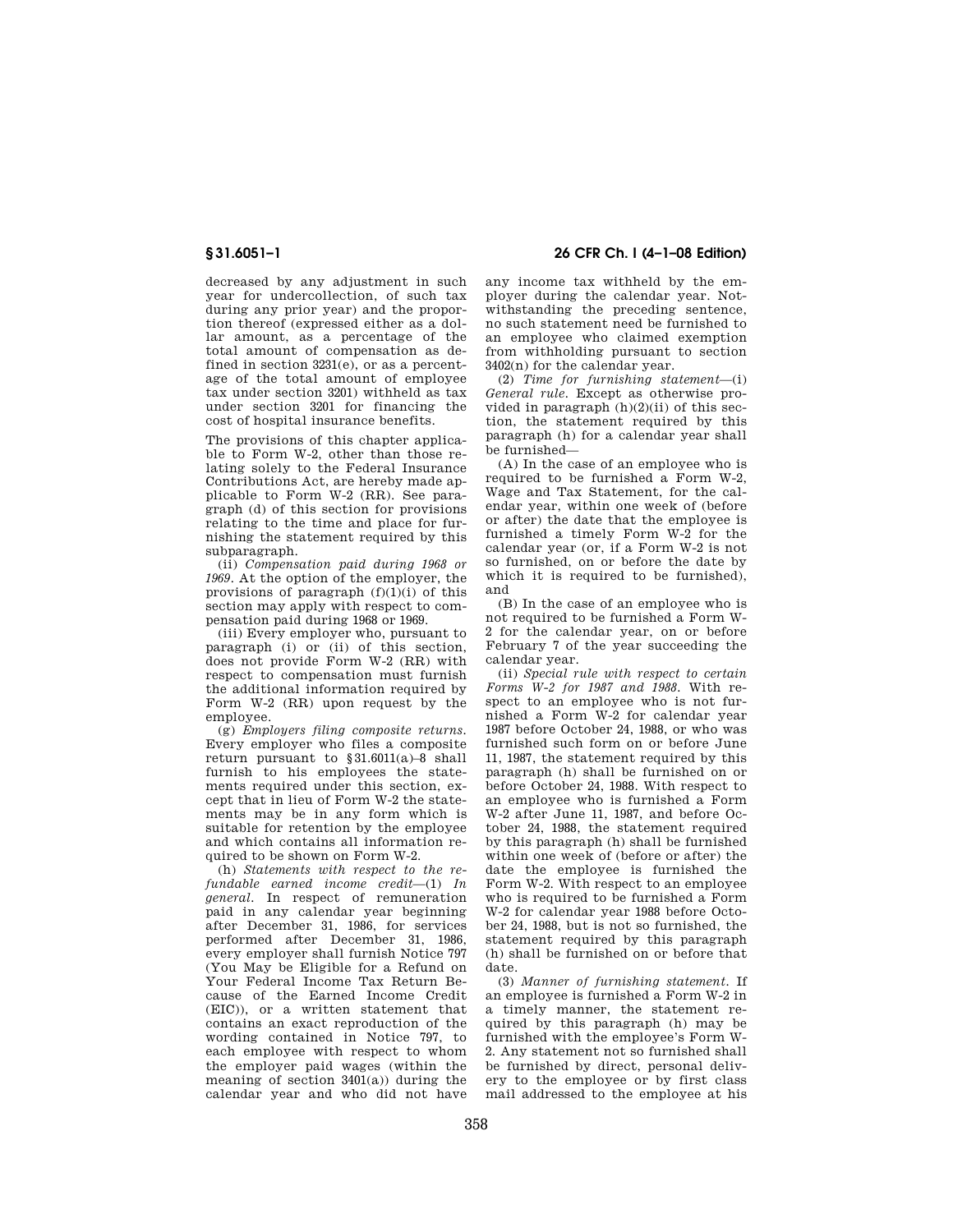or her current or last known address. For purposes of the preceding sentence, direct, personal delivery means hand delivery to the employee. Thus, for example, an employer does not meet the requirements of this paragraph (h) if the statement is sent through inter-office mail or is posted on a bulletin board.

(i) *Cross references.* For provisions relating to the penalties provided for the willful furnishing of a false or fraudulent statement, or for the willful failure to furnish a statement, see §31.6674–1 and section 7204. For additional provisions relating to the inclusion of identification numbers and account numbers in statements on Form W-2, see §31.6109–1. For provisions relating to the penalty for failure to report an identification number or an account number, as required by §31.6109– 1, see §301.6676–1 of this chapter (Regulations on Procedure and Administration). For the penalties applicable to information returns and payee statements the due date for which (determined without regard to extensions) is after December 31, 1989, see sections 6721–6724 as amended by section 7711 of the Omnibus Budget Reconciliation Act of 1989. See section 6723 (prior to its amendment by section 7711 of the Omnibus Budget Reconciliation Act of 1989 (Pub. L. 101–239, 103 Stat. 2106 (1989)) and §31.6723–1A of this chapter (as issued thereunder) for provisions relating to the penalty for failure to include correct information on an information return or a payee statement and for the exceptions to the penalty, particularly the exception for timely correction, with respect to information returns and payee statements the due date for which, determined without regard to extensions, is after December 31, 1986, and before January 1, 1990.

(j) *Electronic furnishing of statements*— (1) *In general.* A person required by section 6051 to furnish a written statement on Form W-2 (furnisher) to the individual to whom it is required to be furnished (recipient) may furnish the Form W-2 in an electronic format in lieu of a paper format. A furnisher who meets the requirements of paragraphs  $(j)(2)$  through  $(6)$  of this section is treated as furnishing the Form W-2 in a timely manner.

(2) *Consent*—(i) *In general.* The recipient must have affirmatively consented to receive the Form W-2 in an electronic format. The consent may be made electronically in any manner that reasonably demonstrates that the recipient can access the Form W-2 in the electronic format in which it will be furnished to the recipient. Alternatively, the consent may be made in a paper document if it is confirmed electronically.

(ii) *Withdrawal of consent.* The consent requirement of this paragraph  $(j)(2)$  is not satisfied if the recipient withdraws the consent and the withdrawal takes effect before the statement is furnished. The furnisher may provide that a withdrawal of consent takes effect either on the date it is received by the furnisher or on a subsequent date. The furnisher may also provide that a request for a paper statement will be treated as a withdrawal of consent.

(iii) *Change in hardware or software requirements.* If a change in hardware or software required to access the Form W-2 creates a material risk that the recipient will not be able to access the Form W-2, the furnisher must, prior to changing the hardware or software, provide the recipient with a notice. The notice must describe the revised hardware and software required to access the Form W-2 and inform the recipient that a new consent to receive the Form W-2 in the revised electronic format must be provided to the furnisher. After implementing the revised hardware and software, the furnisher must obtain from the recipient, in the manner described in paragraph (j)(2)(i) of this section, a new consent or confirmation of consent to receive the Form W-2 electronically.

(iv) *Examples.* The following examples illustrate the rules of this paragraph  $(j)(2)$ :

*Example 1.* Furnisher F sends Recipient R a letter stating that R may consent to receive Form W-2 electronically on a Web site instead of in a paper format. The letter contains instructions explaining how to consent to receive Form W-2 electronically by accessing the Web site, downloading the consent document, completing the consent document and e-mailing the completed consent back to F. The consent document posted on the Web site uses the same electronic format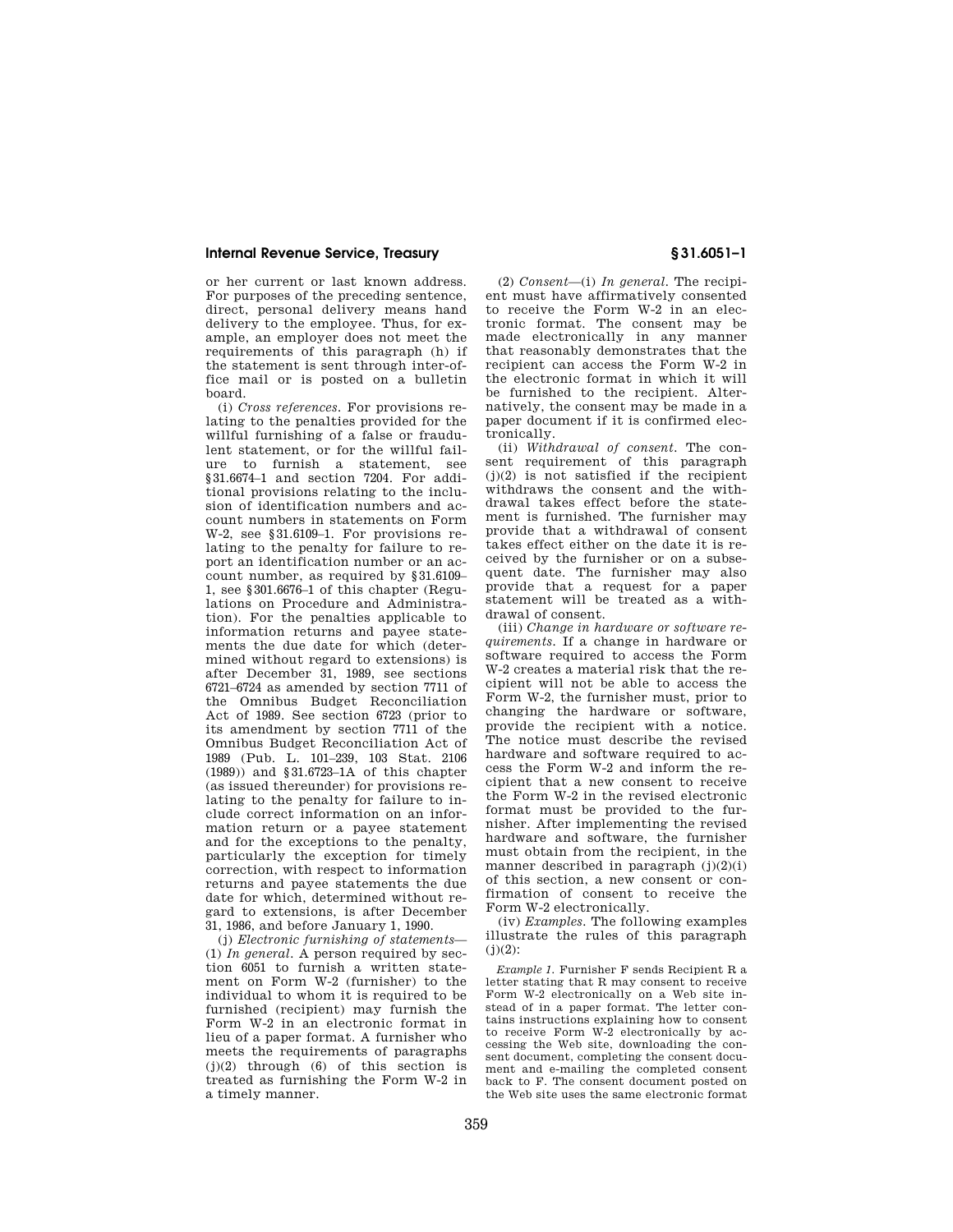that F will use for the electronically furnished Form W-2. R reads the instructions and submits the consent in the manner provided in the instructions. R has consented to receive the statements electronically in the manner described in paragraph  $(j)(2)(i)$  of this section.

*Example 2.* Furnisher F sends Recipient R an e-mail stating that R may consent to receive Form W-2 electronically instead of in a paper format. The e-mail contains an attachment instructing R how to consent to receive Form W-2 electronically. The e-mail attachment uses the same electronic format that F will use for the electronically furnished Form W-2. R opens the attachment, reads the instructions, and submits the consent in the manner provided in the instructions. R has consented to receive Form W-2 electronically in the manner described in paragraph  $(j)(2)(i)$  of this section.

*Example 3.* Furnisher F posts a notice on its Web site stating that Recipient R may receive Form W-2 electronically instead of in a paper format. The Web site contains instructions on how R may access a secure Web page and consent to receive the statements electronically. By accessing the secure Web page and giving consent, R has consented to receive Form W-2 electronically in the manner described in paragraph (j)(2)(i) of this section.

(3) *Required disclosures*—(i) *In general.*  Prior to, or at the time of, a recipient's consent, the furnisher must provide to the recipient a clear and conspicuous disclosure statement containing each of the disclosures described in paragraphs  $(j)(3)(ii)$  through (viii) of this section.

(ii) *Paper statement.* The recipient must be informed that the Form W-2 will be furnished on paper if the recipient does not consent to receive it electronically.

(iii) *Scope and duration of consent.* The recipient must be informed of the scope and duration of the consent. For example, the recipient must be informed whether the consent applies to each Form W-2 required to be furnished after the consent is given until it is withdrawn in the manner described in paragraph  $(j)(3)(v)(A)$  of this section or only to the first Form W-2 required to be furnished following the date on which the consent is given.

(iv) *Post-consent request for a paper statement.* The recipient must be informed of any procedure for obtaining a paper copy of the recipient's statement after giving the consent described

**§ 31.6051–1 26 CFR Ch. I (4–1–08 Edition)** 

in paragraph  $(j)(2)(i)$  of this section and whether a request for a paper statement will be treated as a withdrawal of consent.

(v) *Withdrawal of consent.* The recipient must be informed that—

(A) The recipient may withdraw a consent by writing (electronically or on paper) to the person or department whose name, mailing address, telephone number, and e-mail address is provided in the disclosure statement;

(B) The furnisher will confirm the withdrawal and the date on which it takes effect in writing (either electronically or on paper); and

(C) A withdrawal of consent does not apply to a statement that was furnished electronically in the manner described in this paragraph (j) before the date on which the withdrawal of consent takes effect.

(vi) *Notice of termination.* The recipient must be informed of the conditions under which a furnisher will cease furnishing statements electronically to the recipient (for example, termination of the recipient's employment with furnisher-employer).

(vii) *Updating information.* The recipient must be informed of the procedures for updating the information needed by the furnisher to contact the recipient. The furnisher must inform the recipient of any change in the furnisher's contact information.

(viii) *Hardware and software requirements.* The recipient must be provided with a description of the hardware and software required to access, print, and retain the Form W-2, and the date when the Form W-2 will no longer be available on the Web site. The recipient must be informed that the Form W-2 may be required to be printed and attached to a Federal, State, or local income tax return.

(4) *Format.* The electronic version of the Form W-2 must contain all required information and comply with applicable revenue procedures relating to substitute statements to recipients.

(5) *Notice*—(i) *In general.* If the statement is furnished on a Web site, the furnisher must notify the recipient that the statement is posted on a Web site. The notice may be delivered by mail, electronic mail, or in person. The notice must provide instructions on